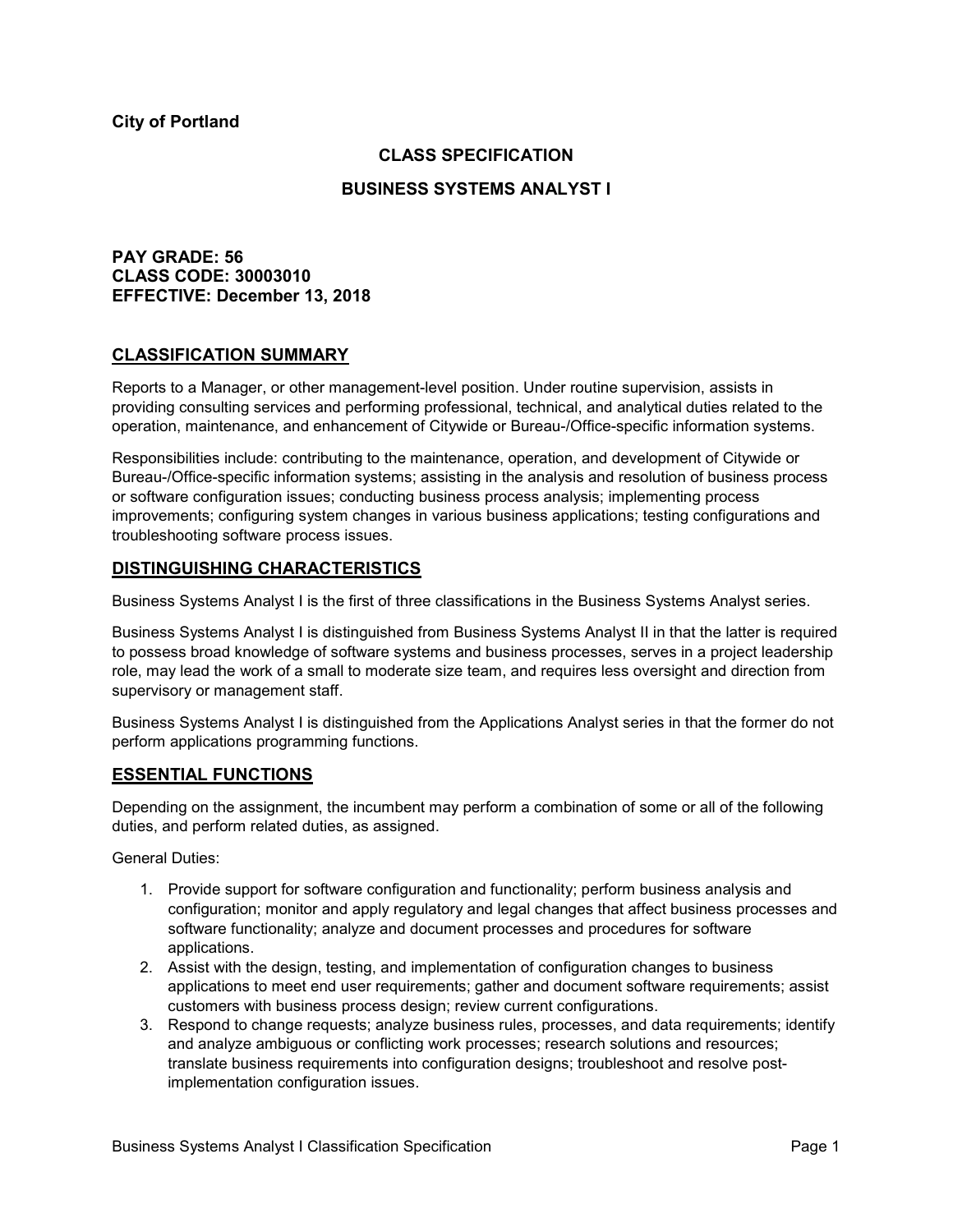- 4. Provide technical customer support to end users; troubleshoot and resolve reported problems; track issues and document solutions; assist with report generation; create reports, downloads, and other materials to meet reporting needs.
- 5. Provide guidance on system use, business processes, and methods for correcting errors and problems; provide functional assistance with updating and maintaining system data; contribute to adherence to critical operating guidelines and established business processes.
- 6. Assist in the development and updating of training on software and business processes; provide training and support sessions to end users; seek opportunities to improve efficiencies.
- 7. Collaborate with system vendors to identify and resolve technical issues.

# **SUPERVISION RECEIVED AND EXERCISED**

The work of this classification is performed under routine supervision by an Enterprise Business Solutions Manager, Manager, or other management-level position.

This classification has no supervisory responsibilities.

## **KNOWLEDGE/SKILLS/ABILITIES REQUIRED**

- 1. Knowledge of business functions and administrative rules, policies, and regulations for City functions supported by software, and the ability to analyze, interpret, explain, and apply them.
- 2. Knowledge of principles, practices, and techniques of systems analysis, and information technology systems management, including application design, hardware and software applications, and equipment.
- 3. Knowledge of methods and techniques used in the installation, troubleshooting, upgrading, and problem resolution of software and other information systems.
- 4. Knowledge of and ability to apply principles, tools, and techniques for information technology project planning and management.
- 5. Ability to design, test, implement, manage, and support complex technology solutions.
- 6. Ability to develop and deliver end user training.
- 7. Ability to communicate effectively, both verbally and in writing; present information, proposals, and recommendations clearly and persuasively.
- 8. Ability to apply analytic and problem-solving skills to develop sound, well-reasoned decisions, conclusions, and recommendations.
- 9. Ability to establish and maintain effective working relationships with those contacted in the course of work; demonstrate tact, diplomacy, and patience, and gain cooperation through discussion and collaboration.
- 10. Ability to analyze customer business, communication, and information technology needs; identify alternative technological approaches; develop integrated, efficient, and cost-effective implementation plans.

## **MINIMUM QUALIFICATIONS REQUIRED**

Any combination of education and experience that is equivalent to the following minimum qualifications is acceptable.

**Education/Training**: Bachelor's degree from an accredited college or university with major course work in business administration, information technology, computer science, or related field;

AND

**Experience**: Two (2) years of progressively responsible experience with business systems analysis, including system configuration, business process analysis, and systems analysis experience.